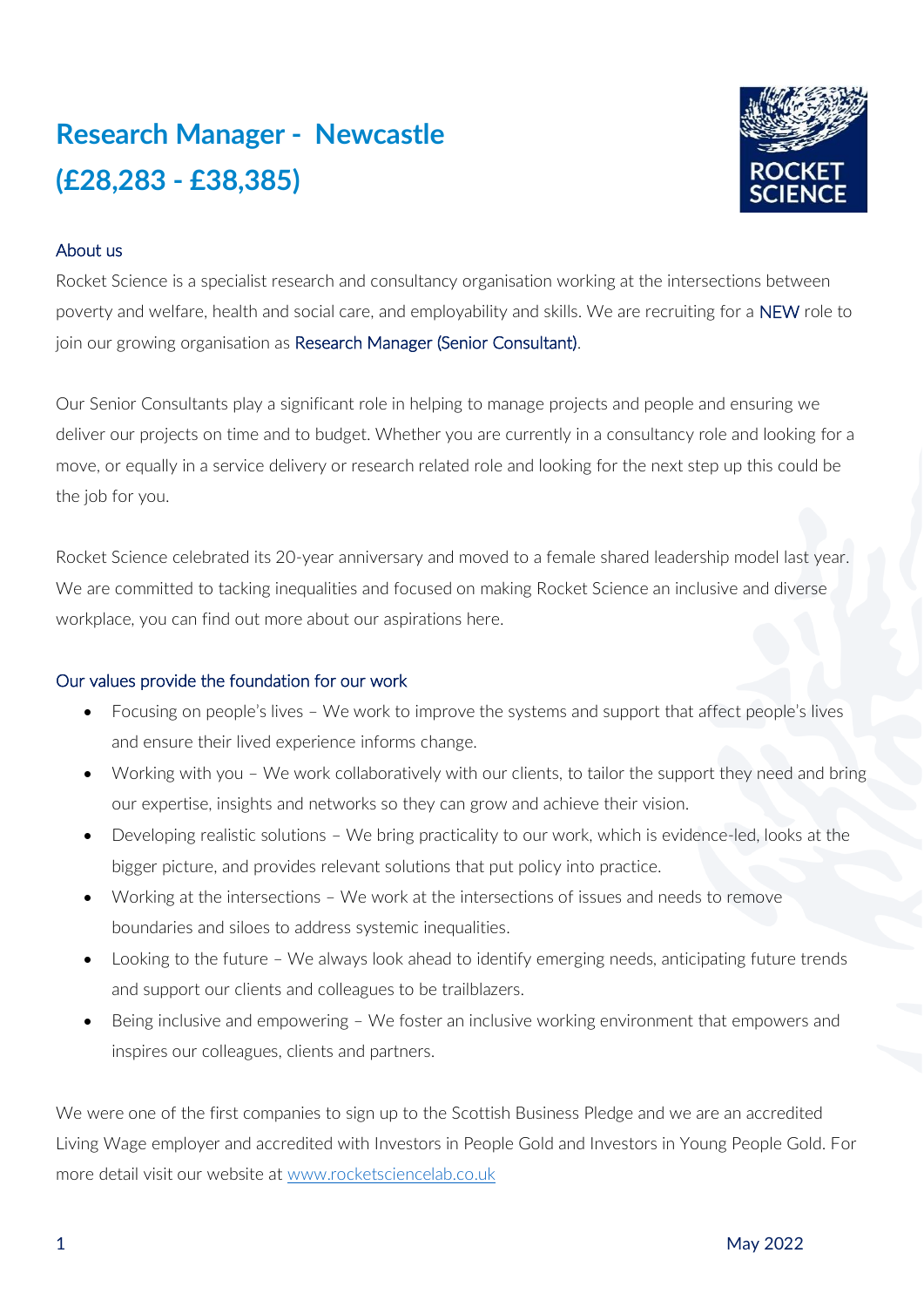## About you

We are looking for people with between three to five years-experience in one or more of our areas of interest. Rocket Scientists are curious, can-do people with both an eye on detail and on the future. As Research Manager (Senior Consultant) you will be managing a range of projects often responsible to a Project Director – including the meeting of milestones, distributing work across company staff as needed and maintaining close working relationships with clients.

## You will:

- Lead or contribute to a range of consultancy projects and tasks, including evidence reviews, evaluations, needs assessments, surveys/consultations, face-to-face interviewing, focus group facilitation and analysis.
- For our social statistics role you will help drive this area of work across the organisation and provide leadership on statistical analysis, quality and data visualisation.
- Produce proposals, reports and papers in appealing and appropriate forms which may include briefings, newsletters, articles, and blogs.
- Maintain an awareness of policy issues in the UK (and where appropriate internationally) and keep up to date with policy and legislative changes which will influence Rocket Science's areas of interest.
- Contribute to the development of ideas, products and services on behalf of Rocket Science and/or its clients.
- Supervise, manage, lead and develop others to make effective contributions to our organisation

## Skills and Experience

We are looking for a good communicator with:

- Experience of managing complex projects within timescales and on budget.
- Ability to develop close and trusted working relationships with a wide range of current and potential clients.
- Ability to develop and sell ideas and solutions which respond to recognised client needs and produce and present winning proposals.
- Experience in one or more of the private, public and/or voluntary/community sectors.
- Ability to work independently and initiate, plan and prioritise complex workloads and meet individual deadlines.
- Ability in analysing, interpreting and responding to government policy.
- Ability to research, track, analyse and present information in ways that are appropriate to the task.
- For the social statistics role you will have a relevant degree or work experience in social sciences, economics or applied maths or similar.